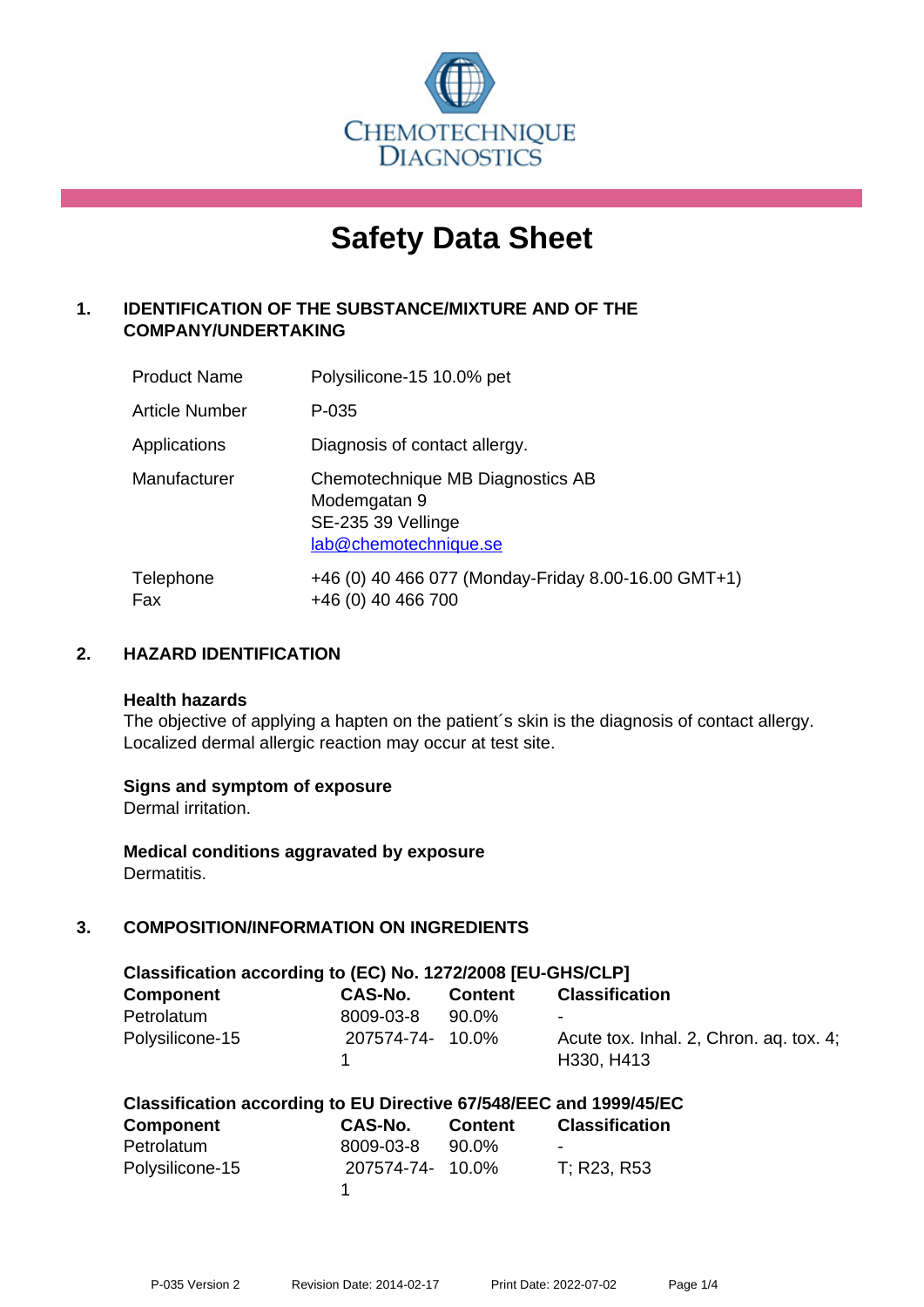## **4. FIRST AID MEASURES**

## **Emergency and first aid procedures**

Obtain medical attention.

## **5. FIRE-FIGHTING MEASURES\***

#### **Suitable extinguish media**

CO2, powder or water spray. Fight larger fires with water spray or alcohol resistant foam.

## **For safety reasons unsuitable extinguishing agents**

Water with full jet.

## **Special protective equipment for fire-fighters**

Wear self-contained respiratory protective device. Wear fully protective suit.

\*Data is shown for petrolatum only

## **6. ACCIDENTAL RELEASES MEASURES**

**Steps to be taken if material is released or spilled** Contain and place in a closed container.

## **7. HANDLING AND STORAGE**

**Precautions to be taken in handling and storage** Store dark at 5-8°C. Avoid extended exposure to light. FOR EXTERNAL USE ONLY.

# **8. EXPOSURE CONTROLS/PERSONAL PROTECTION**

**Respiratory protection** Not required.

**Ventilation** Local exhaust.

**Protective gloves** Disposal gloves.

#### **Eye protection** Not required with normal use.

## **Work/Hygienic practices**

Wash hands after each use.

## **9. PHYSICAL AND CHEMICAL PROPERTIES**

Odour **Odourless** 

Appearance Ivory White Semi Solid

Melting point\* 50-55° C Flash point\*  $>100^{\circ}$ C

Boiling point\* No data available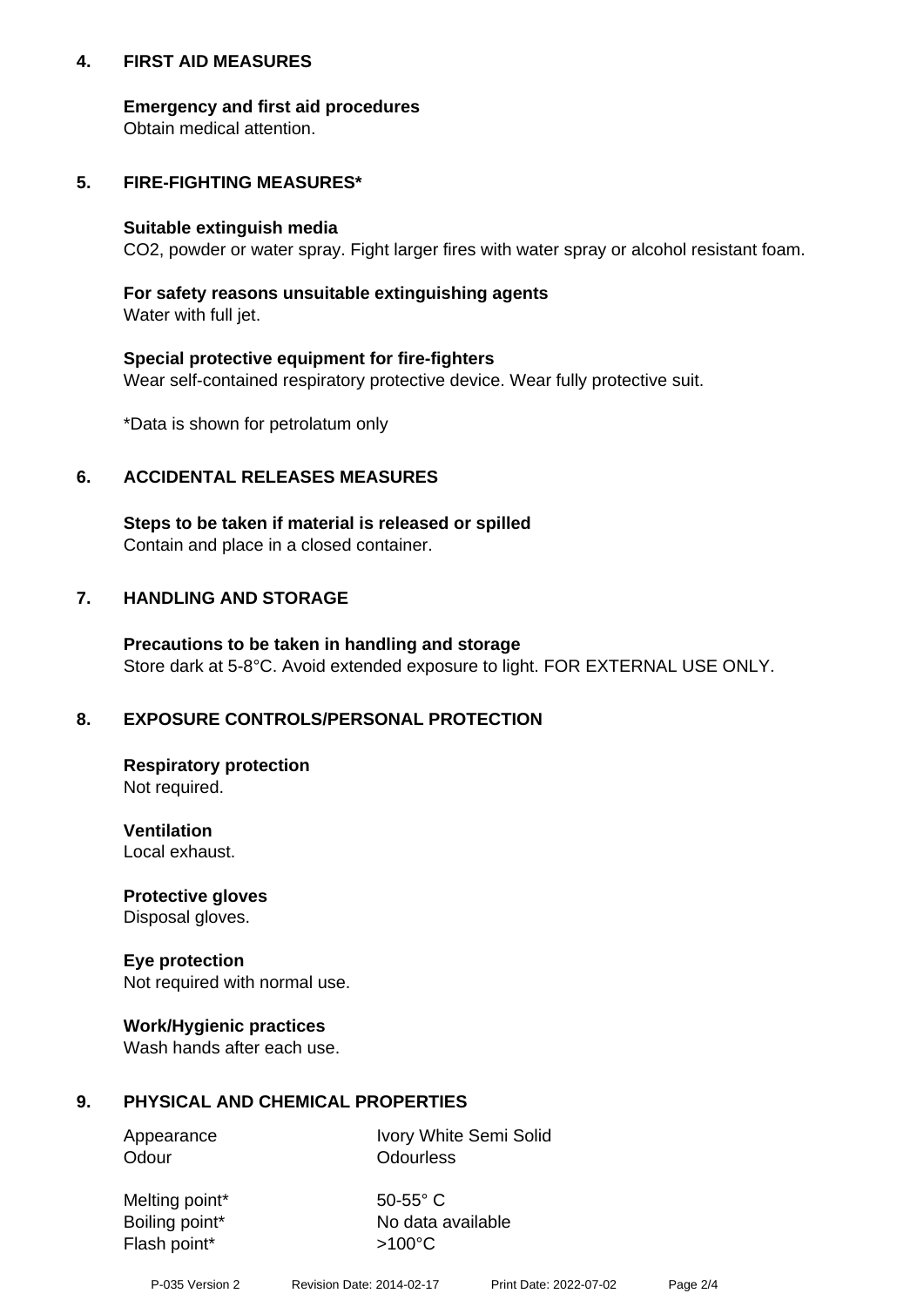Density\* No data available. Solubility in/Miscibility with Water\*

Self ignition\* Product does not self ignite. Danger of explosion\* Product does not present an explosion hazard. Insoluble

\*Data is shown for petrolatum only

# **10. STABILITY AND REACTIVITY**

#### **Incompability**

May react with strong oxidizing agents.

## **Stability**

Stable at recommended storage conditions.

#### **Hazardous byproducts**

Combustion may generate CO, CO2 and other oxides.

**Hazardous polymerization**

Will not occur.

## **11. TOXICOLOGICAL INFORMATION**

No data available.

## **12. ECOLOGICAL INFORMATION**

No data available.

## **13. DISPOSAL CONSIDERATIONS**

#### **Waste disposal method**

Comply with federal, state/provincial and local regulation.

## **14. TRANSPORT INFORMATION**

Not dangerous goods.

## **15. REGULATORY INFORMATION**

The classification is according to the latest editions of the EU lists, and extended by company and literature data.

## **16. OTHER INFORMATION**

#### **Text of H-statements and R-phrases mentioned in Section 3**

| Acute tox. Inhal. 2 | Acute toxicity, Inhalation (Category 2)                |
|---------------------|--------------------------------------------------------|
| Chron. ag. tox. 4   | Chronic aquatic toxicity (Category 4)                  |
| H330                | Fatal if inhaled                                       |
| H413                | May cause long lasting harmful effects to aquatic life |
|                     |                                                        |